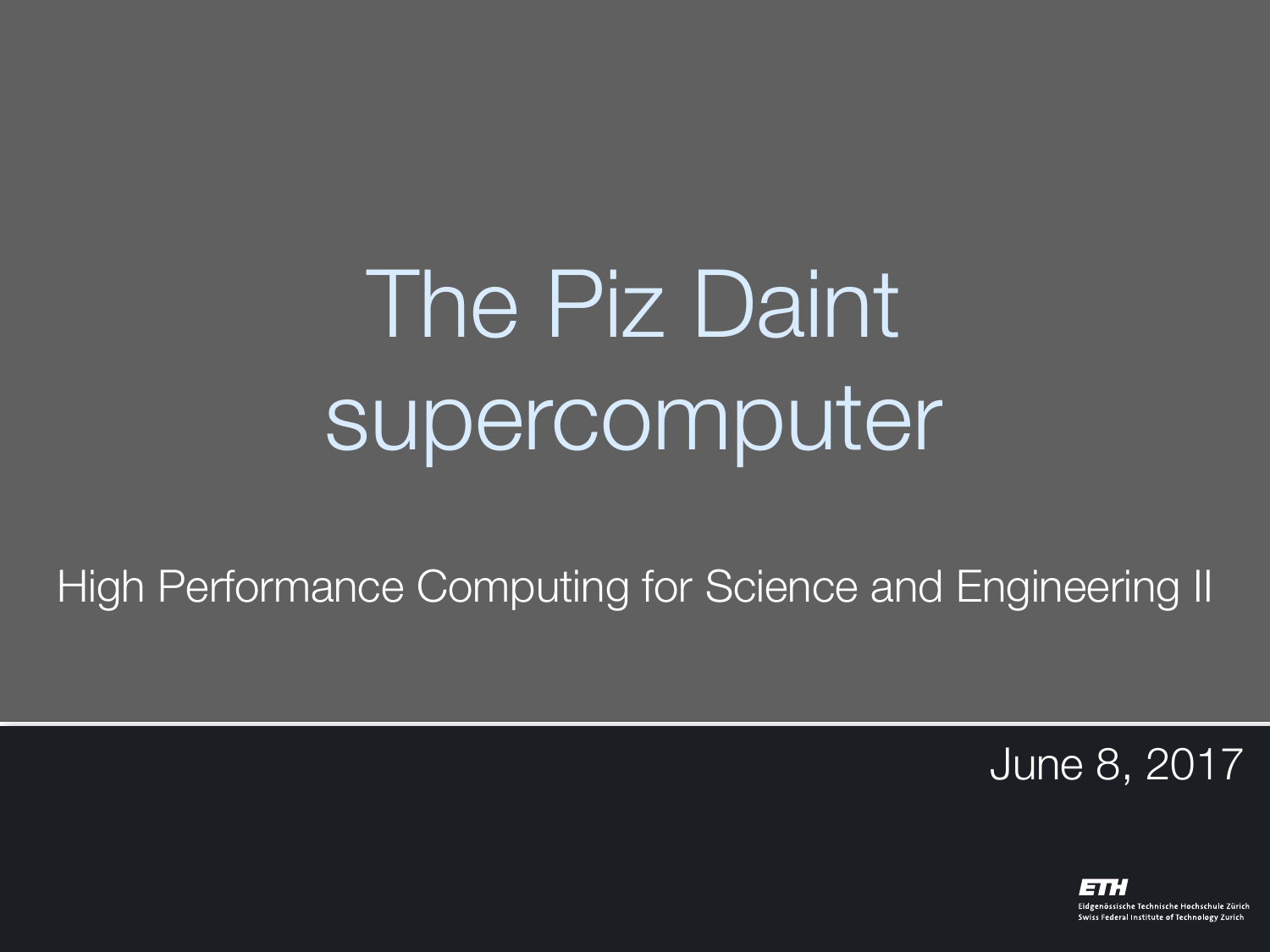#### Piz Daint

- [http://www.cscs.ch/computers/piz\\_daint/index.html](http://www.cscs.ch/computers/piz_daint/index.html)
- You have access to the Cray XC50 compute nodes
	- Intel Xeon E5-2690 v3 @ 2.60GHz (12 cores, 64GB RAM)
	- NVIDIA Tesla P100 16GB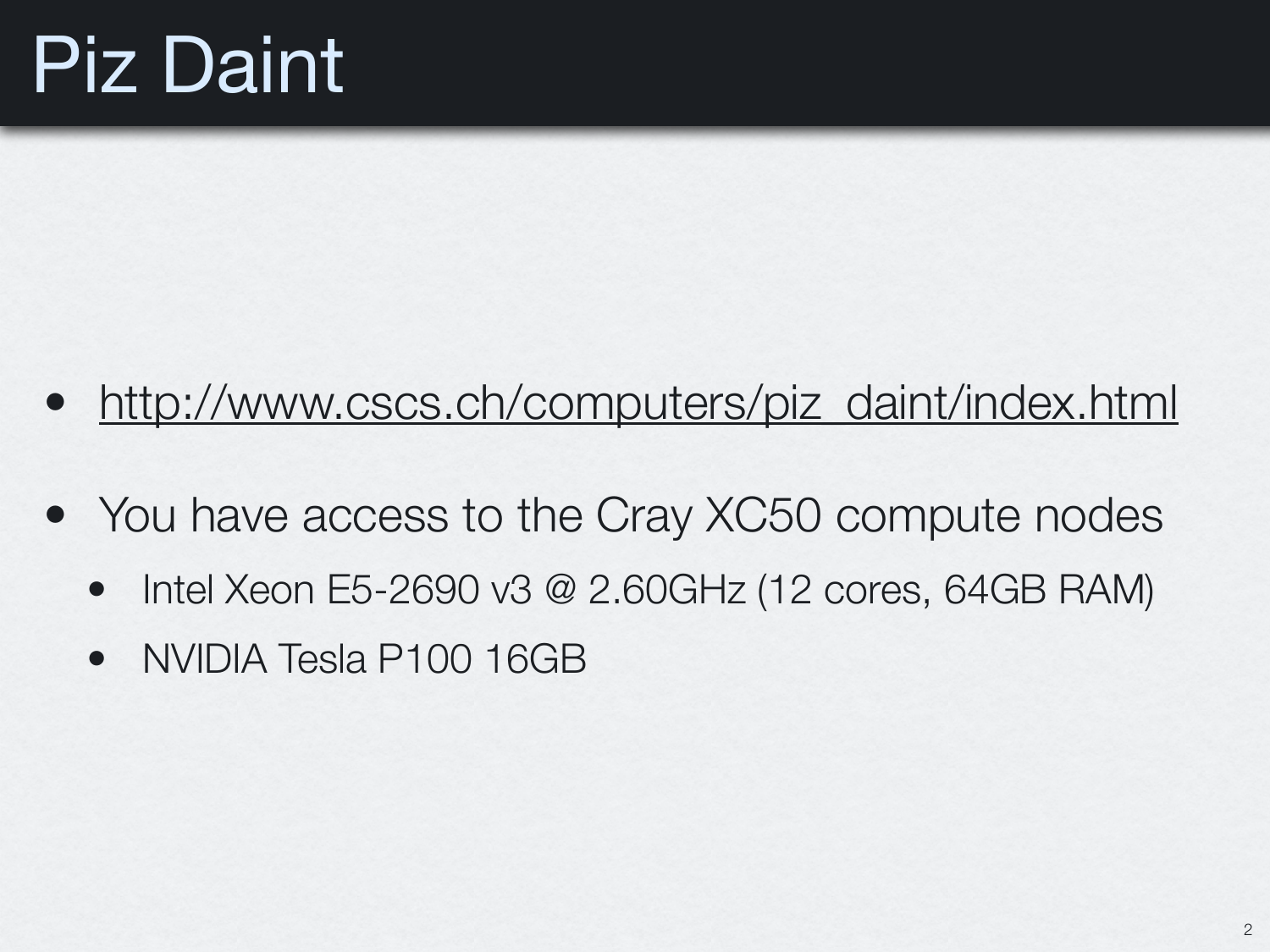#### Accessing and using Pix Daint

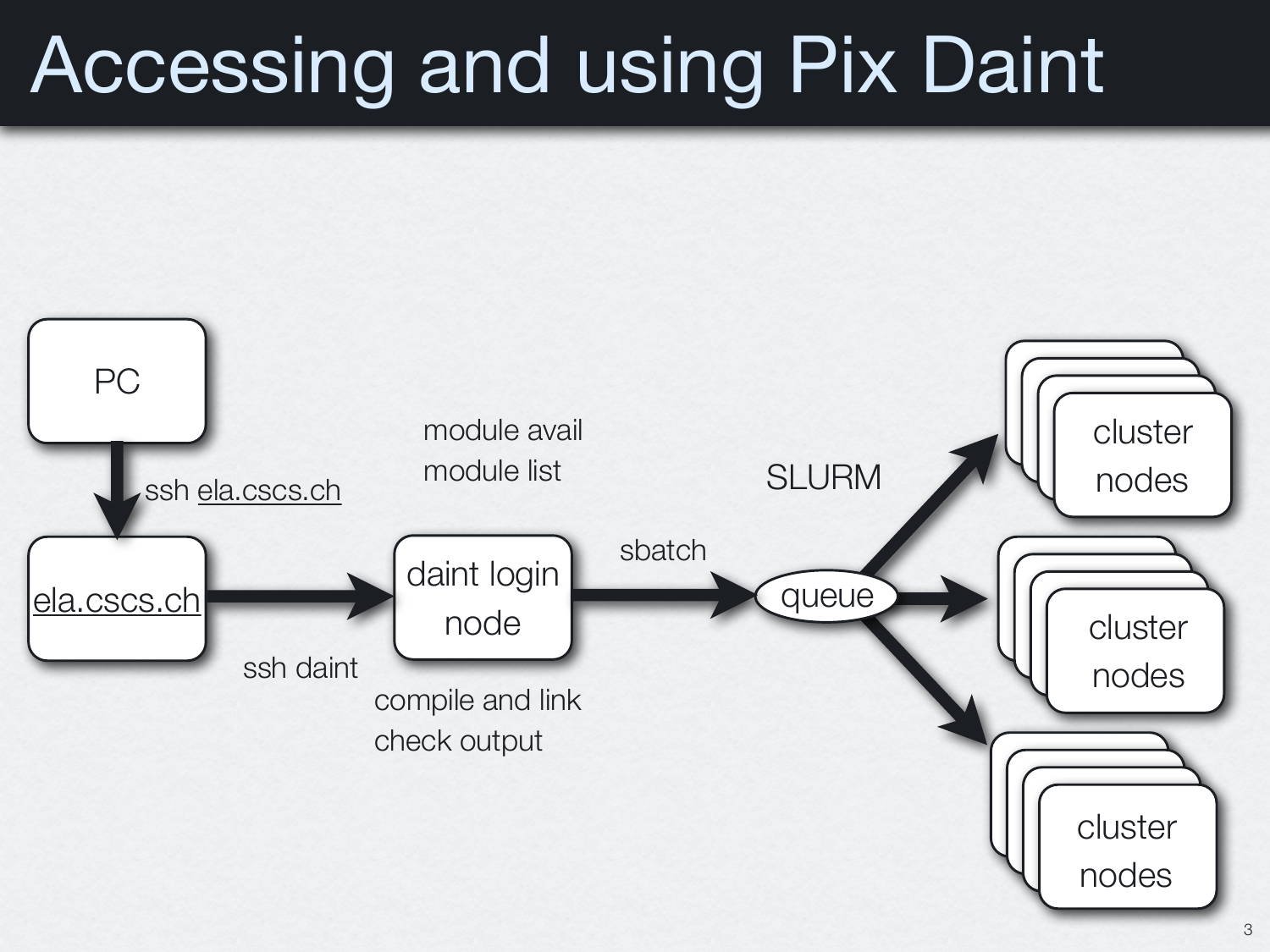- 1. Connect to a login node of Piz Daint
- 2. Develop your code (copy files or edit)
- 3. Compile your program
- 4. Prepare your job script
- 5. Submit a job / run your program on compute nodes
- 6. Check your job (status and output)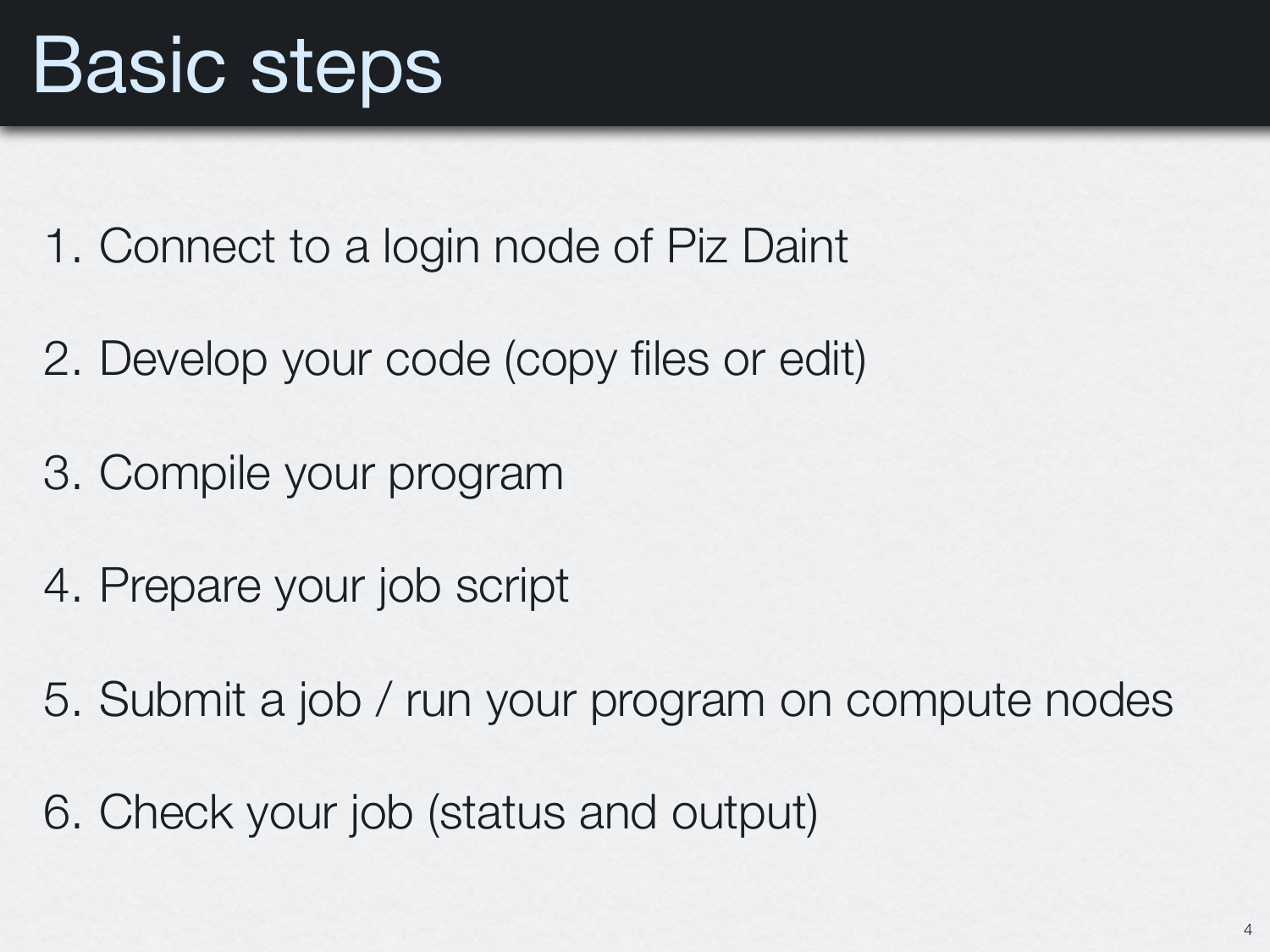## 1. Connect

- ssh studXX@ela.cscs.ch
	- Access to one of the login nodes of Ela (front-end system)
- From ela.cscs.ch: ssh daint
	- Access to one of the login nodes of Piz Daint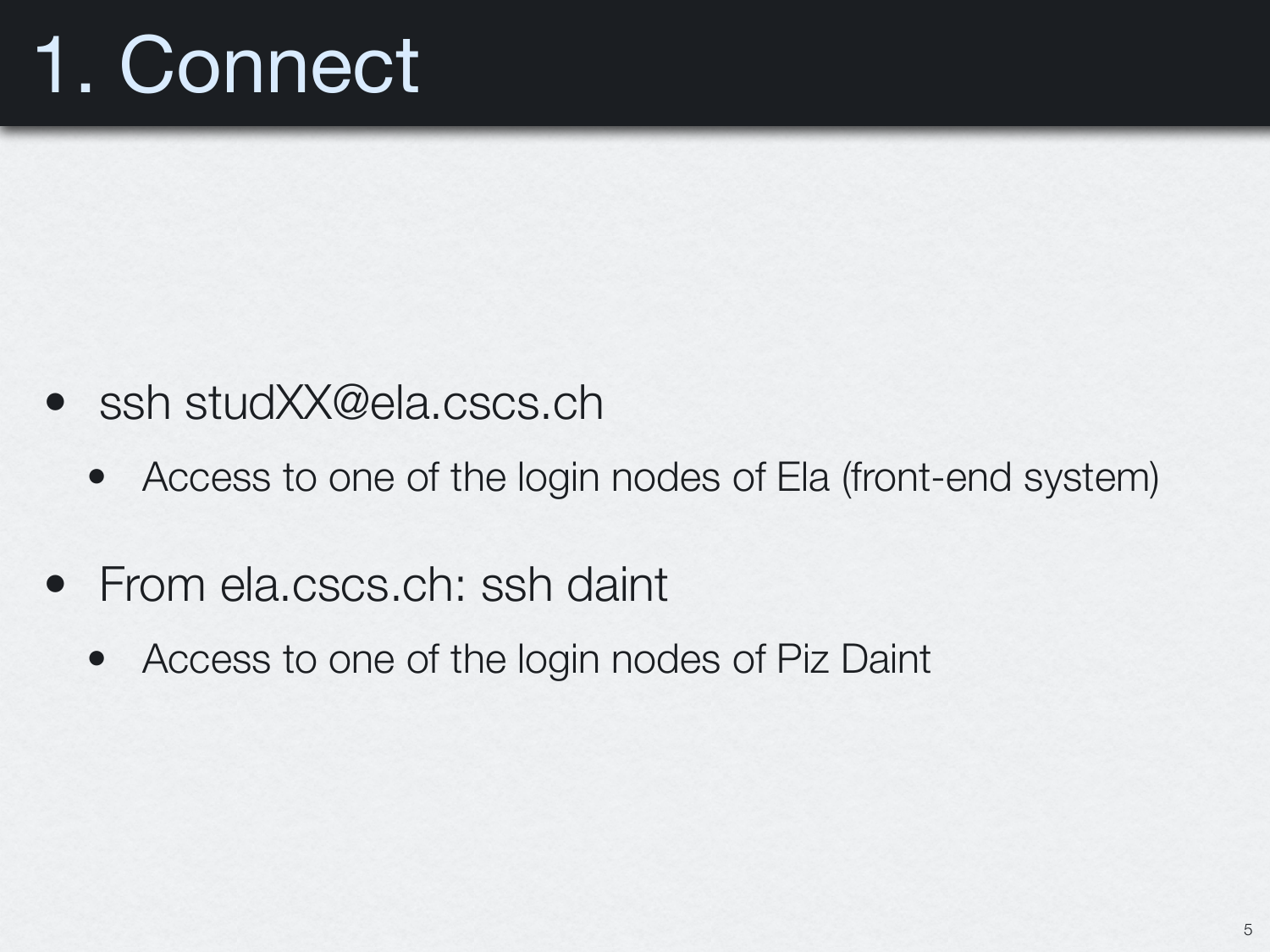### 2. Develop

- Copy your files to Ela, e.g.
	- scp code.tar.gz <username>@ela.cscs.ch:*code.tar.gz*
- Use a text editor to write/modify your code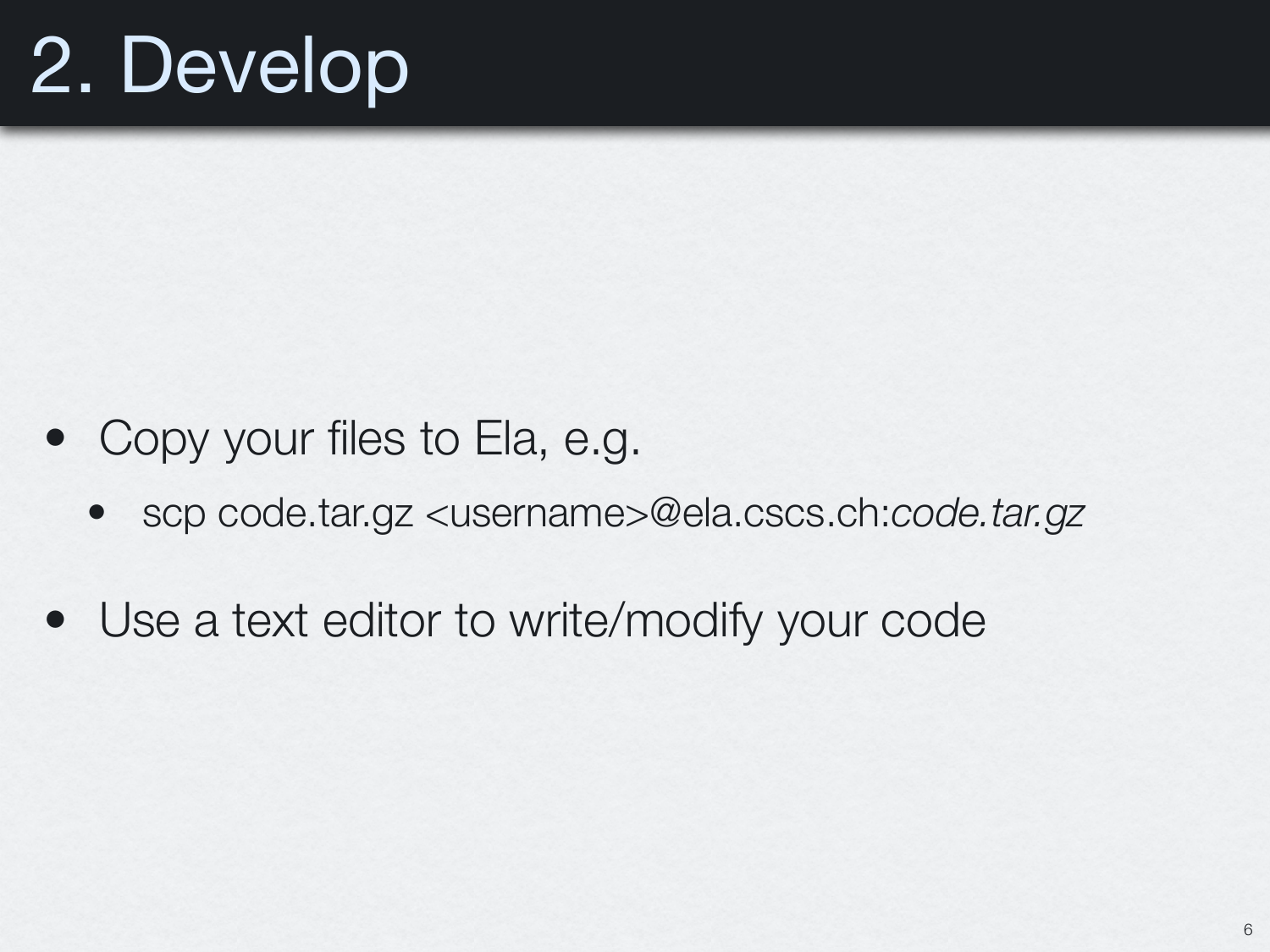# 3. Compile

- You will need the appropriate programming tools and libraries to compile your code
- Just load the environment module you need
- First of all: **module load daint-gpu**
	- Even if you do not use the GPUs of the compute nodes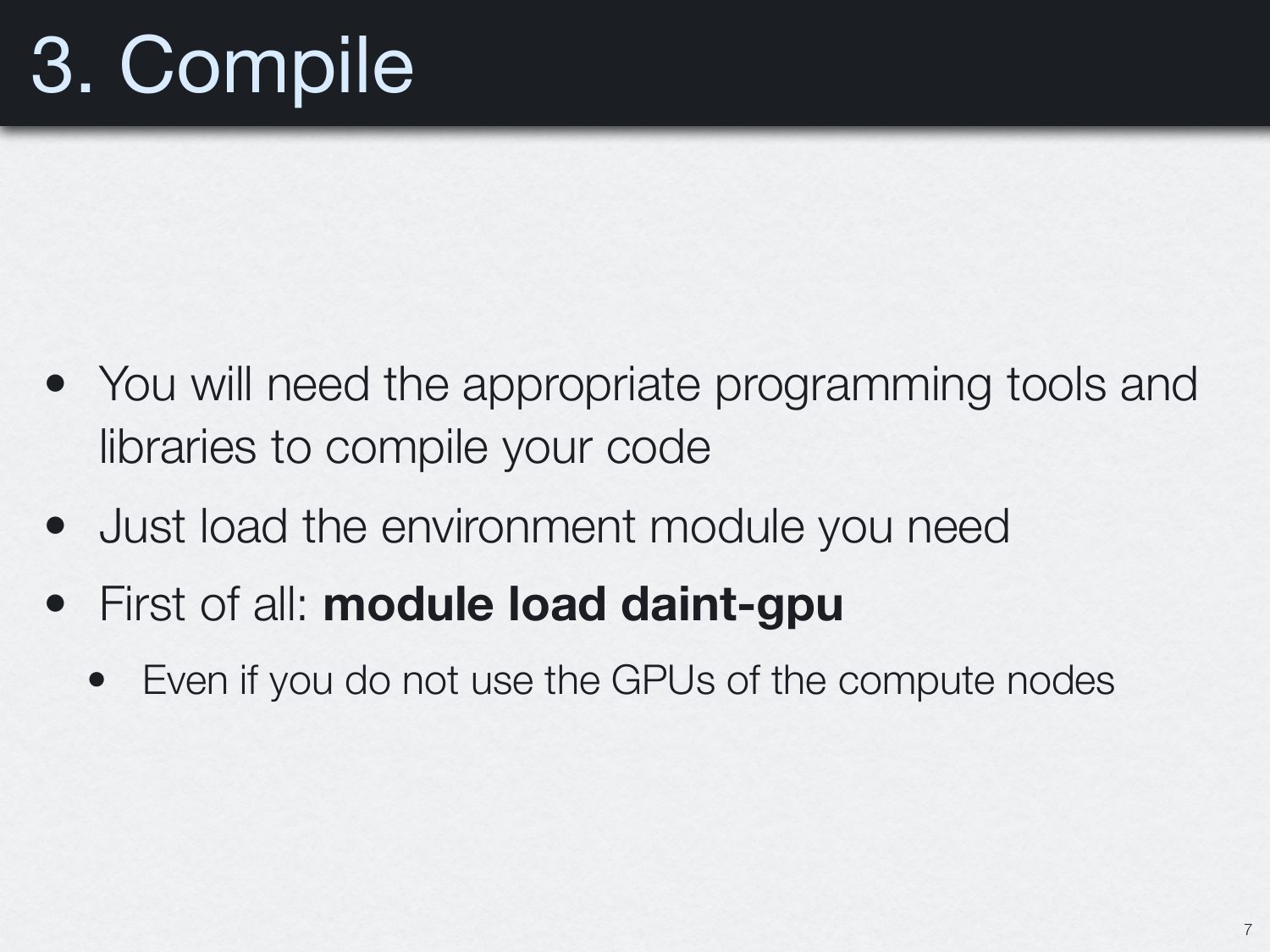# 3. Compile

- **Examples** 
	- module list (shows loaded modules)
	- module avail (what is available)
	- **module unload PrgEnv-cray** (unload Cray environment)
	- **module load PrgEnv-gnu** (load GNU environment)
	- module load cudatoolkit (load NVIDIA environment)
- The GNU programming environment is highly recommended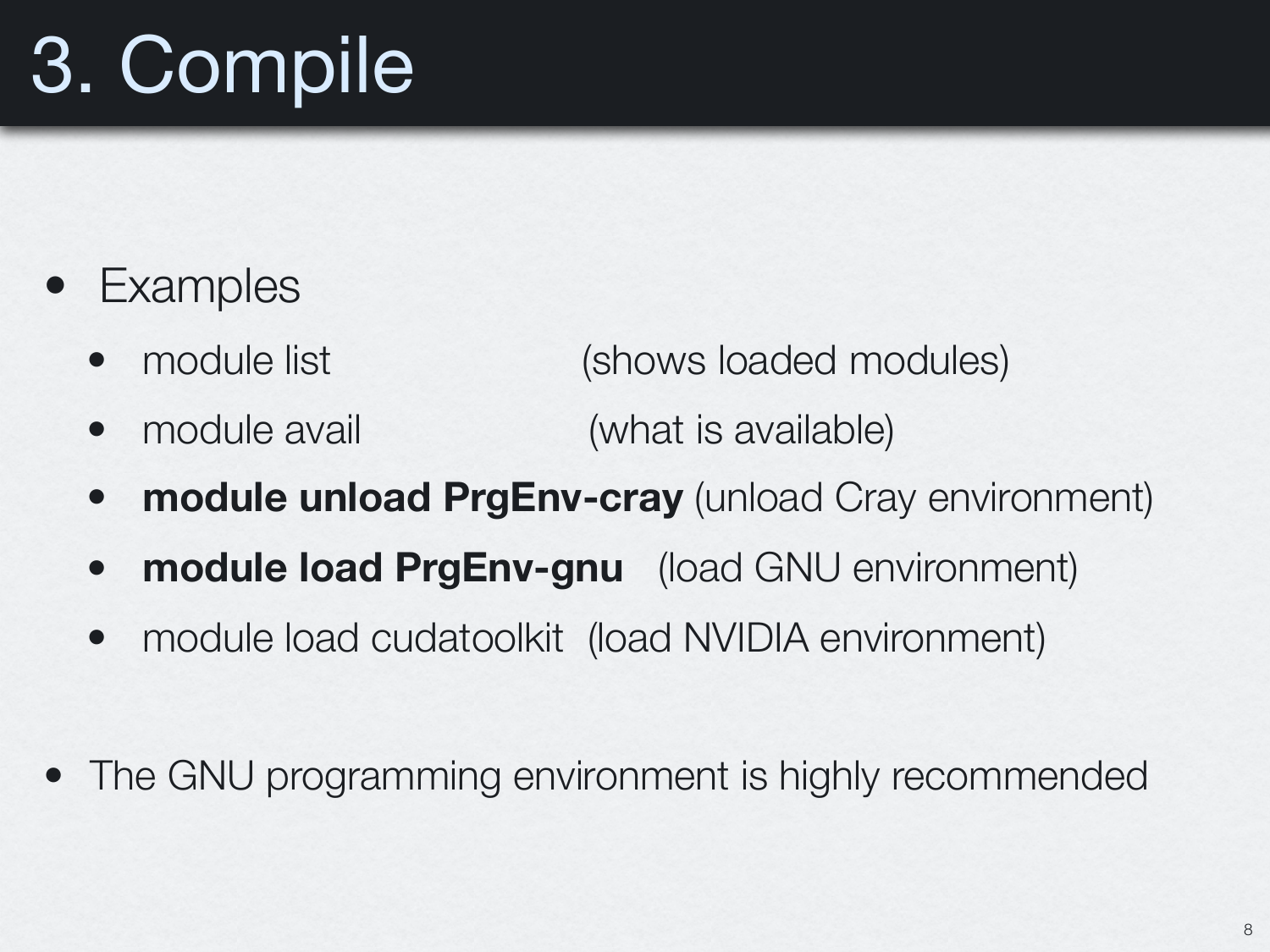# 3. Compile

- Compile your code and produce the executable
	- cc for C compiler
	- CC for C++ compiler (MPI flags are automatically included)
	- nvcc: CUDA compiler
- Example:
	- cc -O3 -fopenmp hybrid.c -o hybrid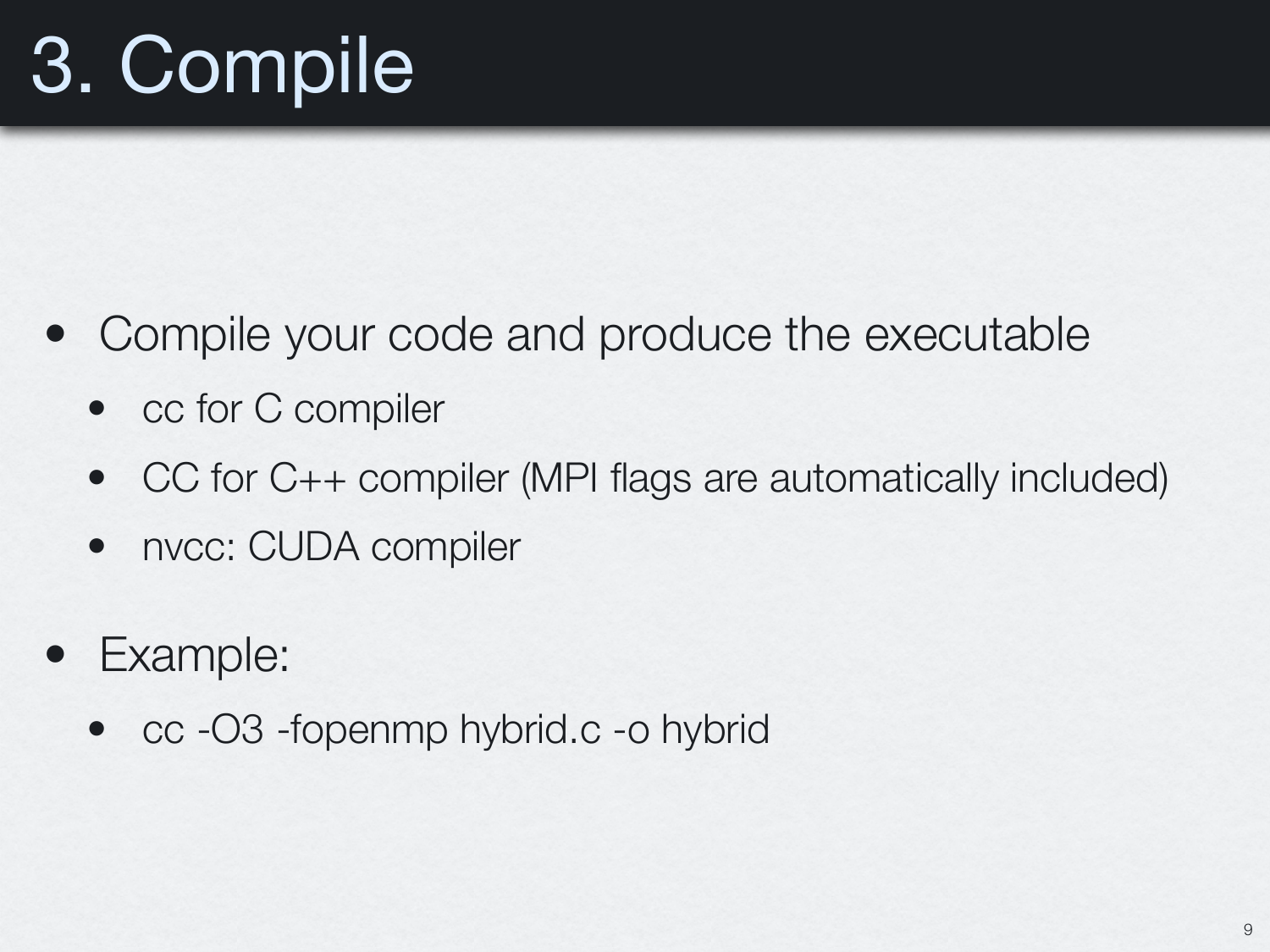#### 4. Preparing your script

[https://user.cscs.ch/getting\\_started/running\\_jobs/](https://user.cscs.ch/getting_started/running_jobs/jobscript_generator/) [jobscript\\_generator/](https://user.cscs.ch/getting_started/running_jobs/jobscript_generator/)

> $\#!/$ bin/bash  $-l$ #SBATCH --job-name=test #SBATCH --time=01:00:00 #SBATCH --nodes=2 #SBATCH --ntasks-per-node=2 #SBATCH --ntasks-per-core=1 #SBATCH --cpus-per-task=6 #SBATCH --partition=normal #SBATCH --constraint=gpu

export OMP NUM THREADS=\$SLURM CPUS PER TASK export CRAY\_CUDA\_MPS=1

srun ./hybrid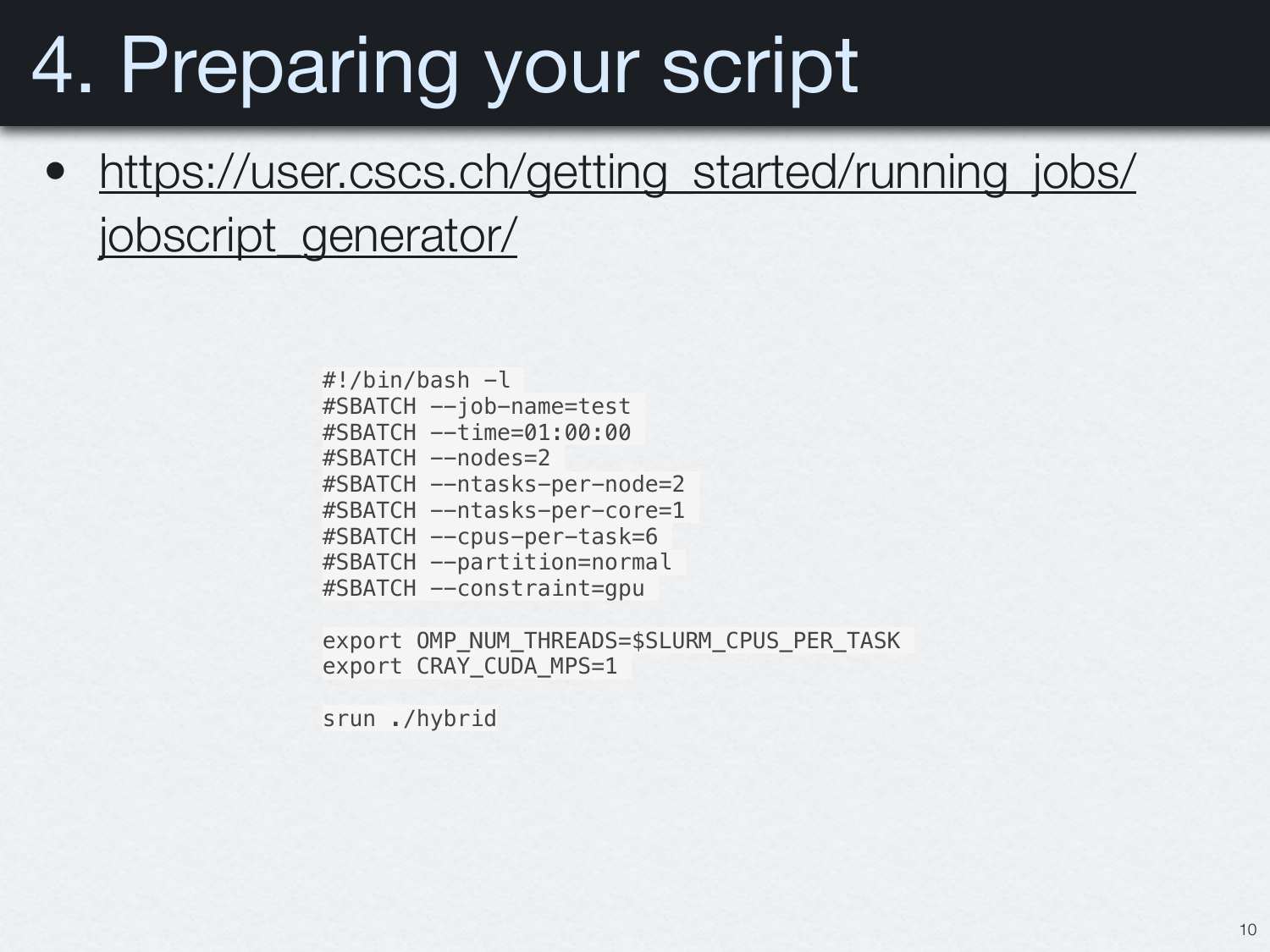## 5. Submit your job

- The login nodes are used only for development
- The program must run on a compute node
- To do that, you must use the sbatch command: **sbatch script**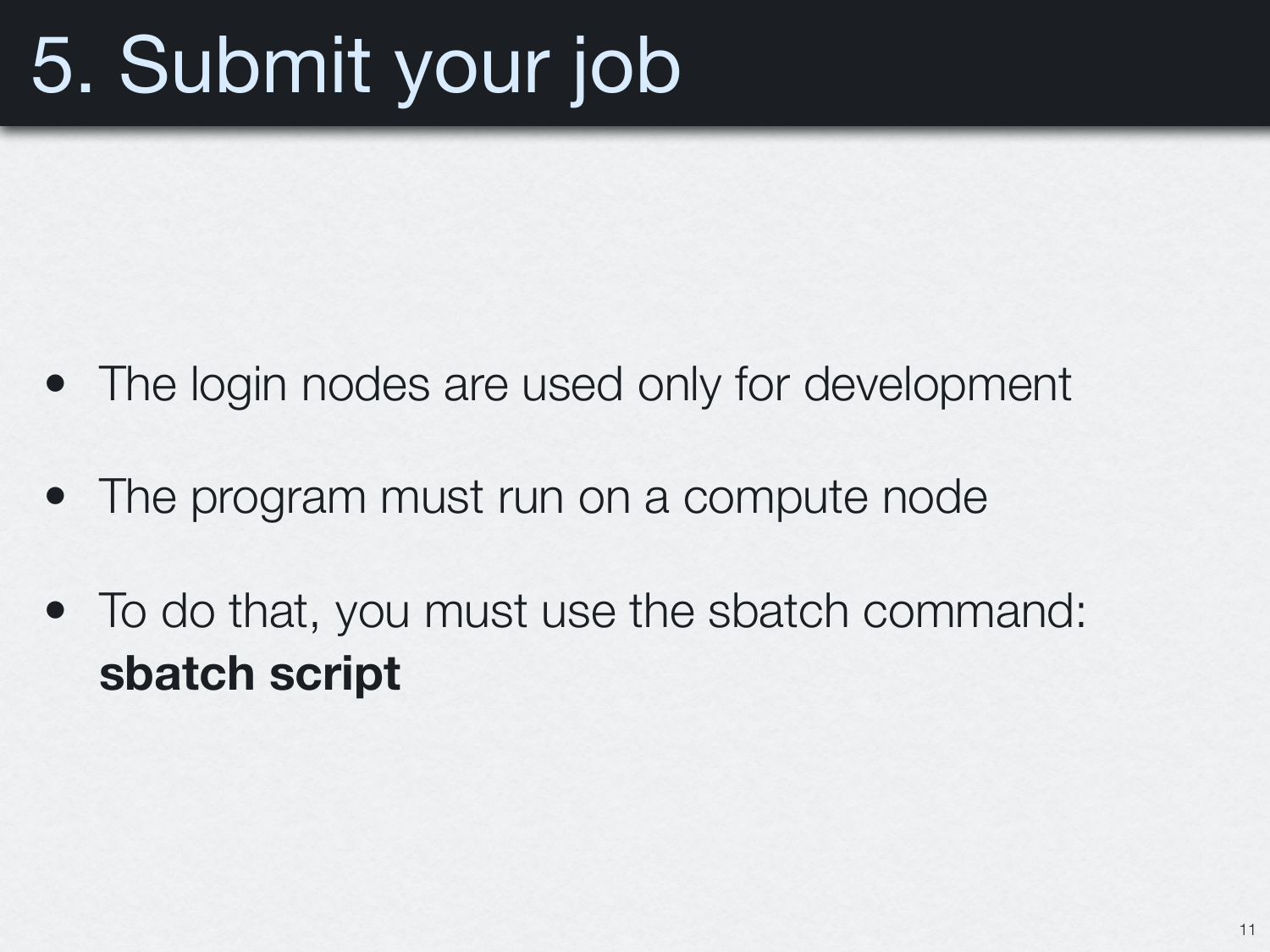## 6. Check your job

- Job output messages are written in:
	- slurm-<jobid>.out
- Some useful commands
	- sbuckcheck: displays available computational budget
	- squeue : displays information about jobs
	- squeue -u studXX : displays information about jobs
	- scancel <jobID>: cancels a job